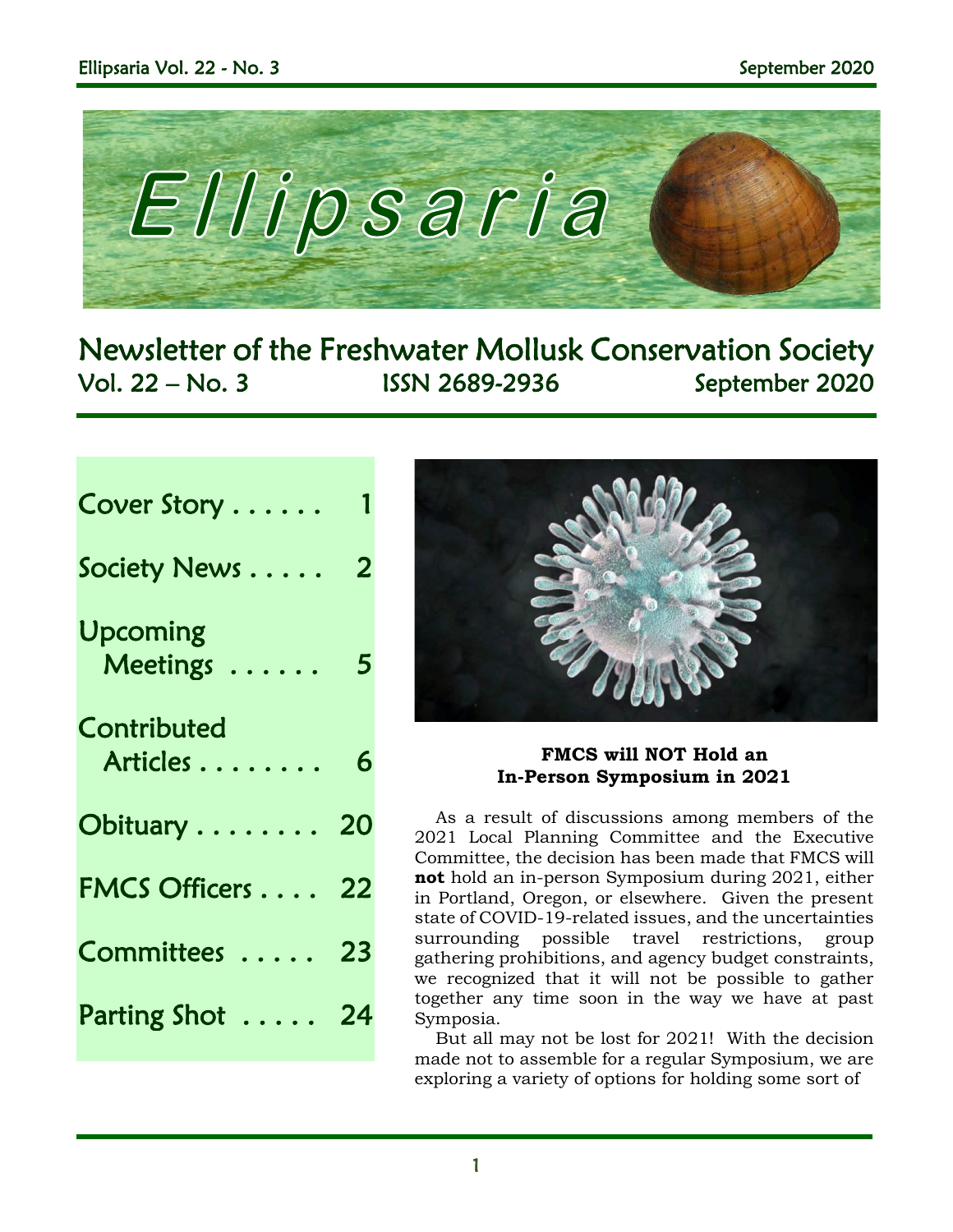## Contributed Articles

*The following articles have been contributed by FMCS members and others interested in freshwater mollusks. These contributions are incorporated into* Ellipsaria *without peer review and with minimal editing. The opinions expressed are those of the authors.*

## **Reproductive Isolation Between** *Lithasia* **Populations of the** *geniculata* **and**  *duttoniana* **Forms in the Duck River, Tennessee**

**Robert T. Dillon, Jr.,** Freshwater Gastropods of North America Project. P.O. Box 31532, Charleston, South Carolina, USA 29417 [dillonr@fwgna.org](mailto:dillonr@fwgna.org)

Goodrich (1940) recognized two species of *Lithasia* in the Duck River – the famous populations of *Lithasia geniculata* (with three subspecies) which he featured in his landmark (1934) study on shell morphology in the Pleuroceridae, and the only-slightly-less famous *Lithasia duttoniana*. Populations of *Lithasia geniculata* inhabit midstream high-current areas down almost the entire length of the river, bearing smooth shells in the headwaters at DRM 275, developing bumpy shoulders in the lower reaches (Dillon 2020). Populations that Goodrich identified as *Lithasia duttoniana* only inhabit lower reaches of the Duck River, from about DRM 186 to the mouth, generally reaching higher densities at the stream margins. Their shells are not bumpy so much as carinate or slightly spiny, bearing more acute protuberances around a periphery lower on the shell whorl.

Minton and Lydeard (2003) conducted an extensive survey of mtDNA sequence variation across a broad sample of North American *Lithasia* populations, ultimately reporting CO1 sequence data from 27 populations representing 11 nominal species and subspecies. The four unique sequences they obtained from 19 Duck River snails (1 *jayana*, 4 *duttoniana*, 1 *geniculata geniculata*, 7 *geniculata fuliginosa*, and 6 *geniculata pinguis*, in 9 Genbank submissions) did not resolve into any consistent clades. Thus Minton and Lydeard synonymized all Duck River populations under a single specific nomen, *Lithasia fuliginosa*. Minton and colleagues (2008) went on to lump Duck River *Lithasia* populations of all historic nomina into a single study of shell morphological variation down the entire length of the river.

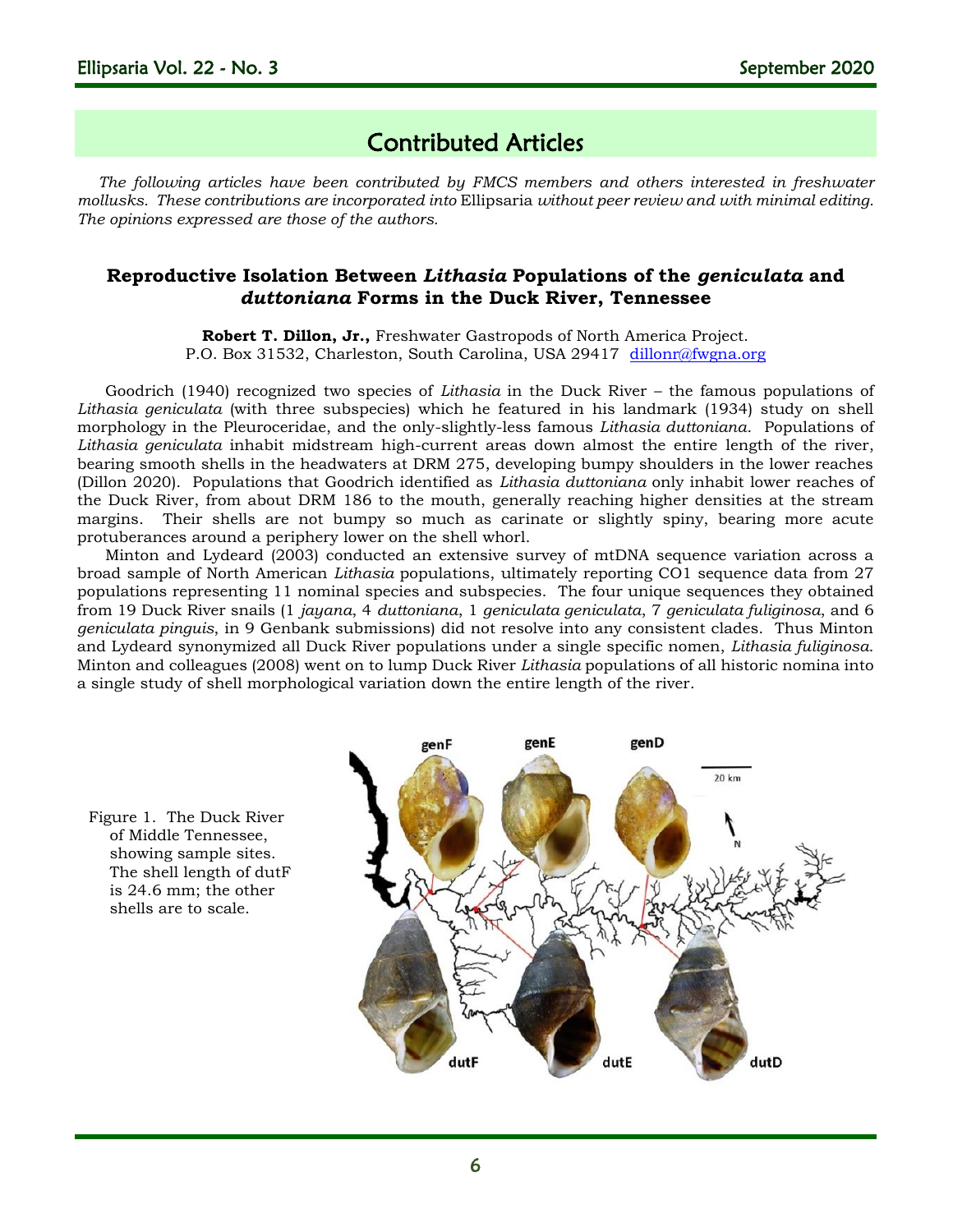Dillon (2020) has recently reported the results of a survey of allozyme variation in a set of seven *L. geniculata* populations incidentally sampled during a 2000-02 survey of the Duck River unionid mussel fauna by Ahlstedt and colleagues (2017), transmitted by P. D. Johnson. Samples of *Lithasia* bearing the *duttoniana* shell morphology were also collected with the *geniculata* samples at the three lowest sample sites, site D from the Fountain Creek confluence (TNC94, 35.5695, -86.9682), site E from Wright Bend (TNC110, 35.8267, -87.6657), and site F at the Watered Hollow boat launch (35.9322, -87.7475). See Figure 1.

Here I report a survey of allozyme variation in Duck River *Lithasia* of the *duttoniana* form, conducted alongside the study of the *geniculata* form reported by Dillon (2020). A sample of ten *duttoniana* individuals from site E (dutE) was also analyzed along with the samples from pinA and genE referenced in my 2020 study and screened for polymorphism at 17 enzyme loci using the methods of Dillon (1982, 1985, 1992). And again, as reported in 2020, allozyme variation interpretable as the product of codominant Mendelian inheritance was discovered at just three loci: mannose phosphate isomerase (Mpi) on buffers TrisCit6 and TEB8, octopine dehydrogenase (Odh) on buffers TrisCit6 and Poulik, and hexanol dehydrogenase (Hexdh) on buffers TEB8 and Poulik. Genetic variation was subsequently assessed at these three loci only for the remainder of the populations and individuals.

Gene frequencies in *geniculata*-form and *duttoniana*-form samples were strikingly different at all three sites where they were collected together (Table 1). The frequency of Hexdh99 ranged from 0.214 – 0.426 in *duttoniana* sampled from sites D, E, and F, while rising no higher than 0.015 in co-occurring *geniculata*. The Fisher's exact probability that genF and dutF were drawn from the same population of Hexdh alleles was 0.0003, and much lower comparing *geniculata* and *duttoniana* at sites D and E. The absence of Odh114 and Odh111 (together) in *geniculata* was also extremely significant (Fisher's exact p < 0.0001 at sites E and F), as well as the near absence of Mpi91 in *duttoniana* sampled from the same sites. The (Nei 1978) genetic distances among samples genD, genE, and genF ranged from 0.096 - 0.227, and those among samples dutD, dutE, and dutF ranged from 0.107 - 0.245, showing no overlap with the 0.276 - 0.360 range of between-group genetic distances. This constitutes strong evidence of reproductive isolation between *Lithasia* populations of the *geniculata* and *duttoniana* forms in the Duck River.

|       | Fountain Cr. conf. |       |       | <b>Wright Bend</b> | <b>Watered Hollow</b> |       |  |
|-------|--------------------|-------|-------|--------------------|-----------------------|-------|--|
|       | genD               | dutD  | genE  | dutE               | genF                  | dutF  |  |
| Odh   | 32                 | 34    | 49    | 44                 | 33                    | 35    |  |
| 114   | 0.0                | 0.0   | 0.0   | 0.011              | 0.0                   | 0.129 |  |
| 112   | 0.547              | 0.456 | 0.582 | 0.239              | 0.561                 | 0.057 |  |
| 111   | 0.0                | 0.059 | 0.0   | 0.136              | 0.0                   | 0.186 |  |
| 109   | 0.453              | 0.485 | 0.418 | 0.614              | 0.439                 | 0.629 |  |
| Mpi   | 32                 | 34    | 49    | 44                 | 33                    | 35    |  |
| 97    | 0.0                | 0.0   | 0.0   | 0.0                | 0.015                 | 0.0   |  |
| 94    | 1.00               | 0.985 | 0.867 | 1.00               | 0.667                 | 0.986 |  |
| 91    | 0.0                | 0.0   | 0.133 | 0.0                | 0.318                 | 0.014 |  |
| 90    | 0.0                | 0.015 | 0.0   | 0.0                | 0.0                   | 0.0   |  |
| Hexdh | 25                 | 34    | 41    | 37                 | 33                    | 35    |  |
| 99    | 0.0                | 0.426 | 0.012 | 0.432              | 0.015                 | 0.214 |  |
| 93    | 1.00               | 0.574 | 0.988 | 0.568              | 0.985                 | 0.786 |  |

Table 1. Gene frequencies at three allozyme-encoding loci in three Duck River populations of *Lithasia geniculata* and co-occurring populations bearing the *duttoniana* shell form.

These results have important implications. In recent years, at least four separate studies have returned evidence of double-digit mtDNA sequence divergence within pleurocerid populations: Dillon & Frankis (2004) Dillon and Robinson (2009, 2016), and Whelan and Strong (2016). Such results, termed "mitochondrial superheterogeneity" by Dillon (2019), have been interpreted both as evidence that pleurocerid populations are highly fragmented, and that they are extraordinarily old.